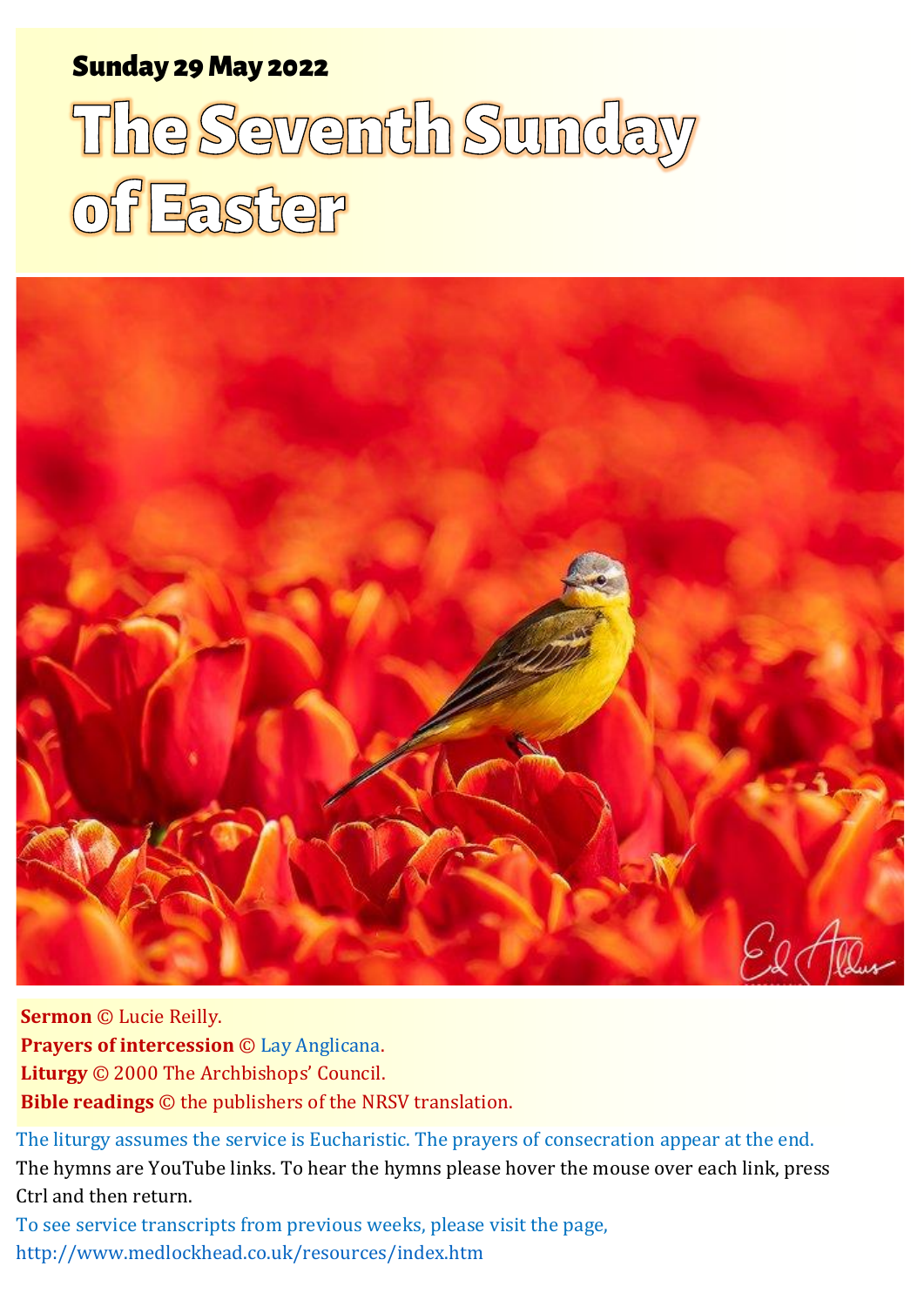# **The Welcome**

In the name of the Father, and of the Son, and of the Holy Spirit

All **Amen.**

The Lord be with you

All **And also with you.**

Alleluia, Christ is risen!

All **He is risen indeed! Alleluia!**

HYMN 1 **[Let our praise be to you as incense](https://www.youtube.com/watch?v=s0z4_uYTD24)** (click on this link to hear the hymn)

# **The Preparation**

All **Almighty God,**

**to whom all hearts are open, all desires known, and from whom no secrets are hidden: cleanse the thoughts of our hearts by the inspiration of your Holy Spirit, that we may perfectly love you, and worthily magnify your holy name; through Christ our Lord. Amen.**

Our Lord Jesus Christ said:

The first commandment is this: 'Hear, O Israel, the Lord our God is the only Lord. You shall love the Lord your God with all your heart, with all your soul, with all your mind, and with all your strength.'

And the second is this: 'Love your neighbour as yourself.' There is no other commandment greater than these. On these two commandments hang all the law and the prophets.

#### All **Amen. Lord, have mercy.**

Christ our Passover lamb has been sacrificed for us. Let us therefore rejoice by putting away all malice and evil and confess our sins in penitence and faith, firmly resolved to keep God's commandments and to live in love and peace with all.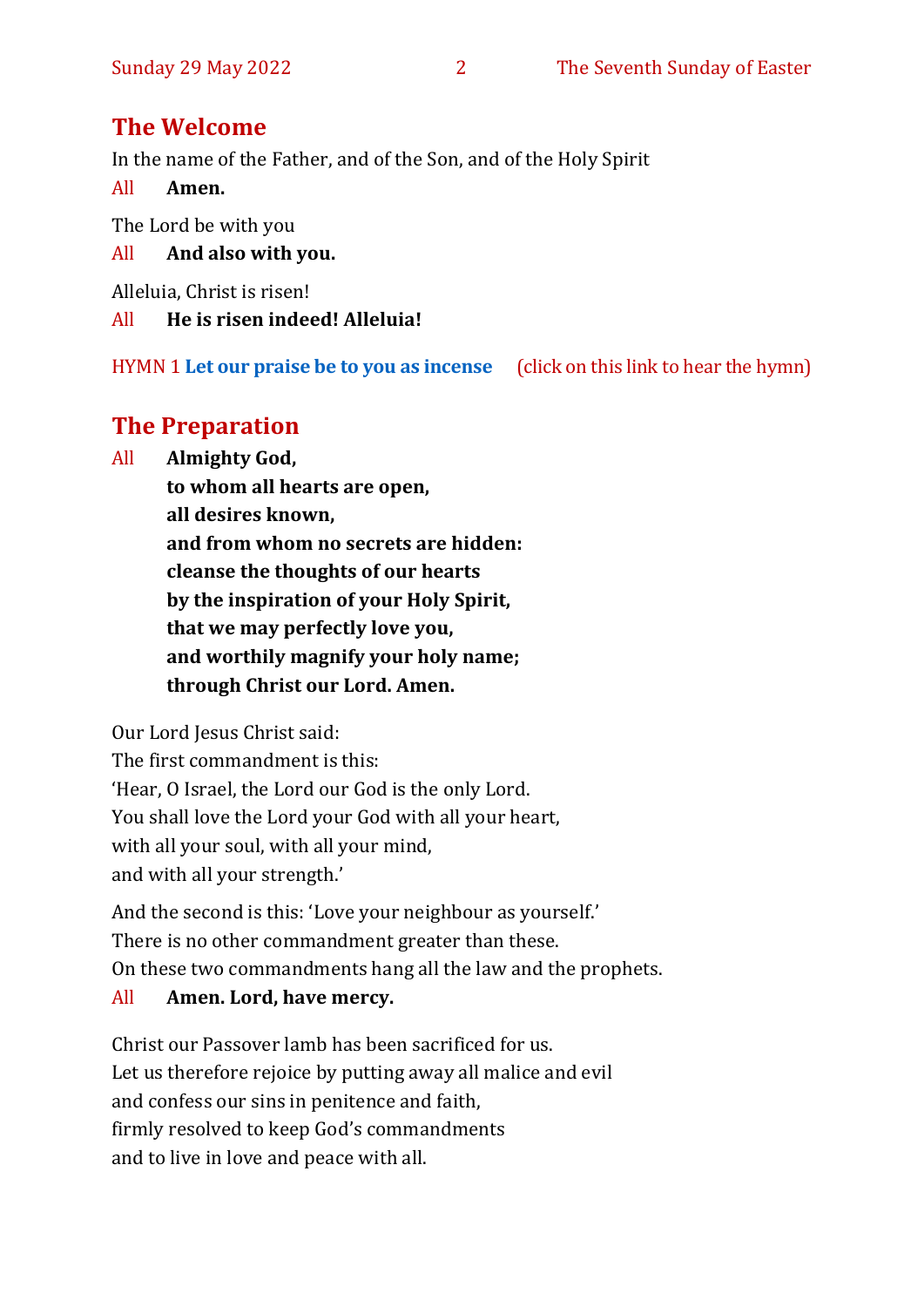All **Almighty God, our heavenly Father, we have sinned against you and against our neighbour in thought and word and deed, through negligence, through weakness, through our own deliberate fault. We are truly sorry and repent of all our sins. For the sake of your Son Jesus Christ, who died for us, forgive us all that is past and grant that we may serve you in newness of life to the glory of your name. Amen.**

Almighty God,

who forgives all who truly repent, have mercy upon you, pardon and deliver you from all your sins, confirm and strengthen you in all goodness, and keep you in life eternal; through Jesus Christ our Lord. All **Amen.**

# **The Gloria**

This Gloria is sung to the tune of 'Cwm Rhondda'. Click **[here](about:blank)** for the tune.

All **Glory be to God in Heaven, Songs of joy and peace we bring, Thankful hearts and voices raising, To creation's Lord we sing. Lord we thank you, Lord we praise you, Glory be to God our King: Glory be to God our King.**

> **Lamb of God, who on our shoulders, Bore the load of this world's sin; Only Son of God the Father, You have brought us peace within. Lord, have mercy, Christ have mercy, Now your glorious reign begin: Now your glorious reign begin.**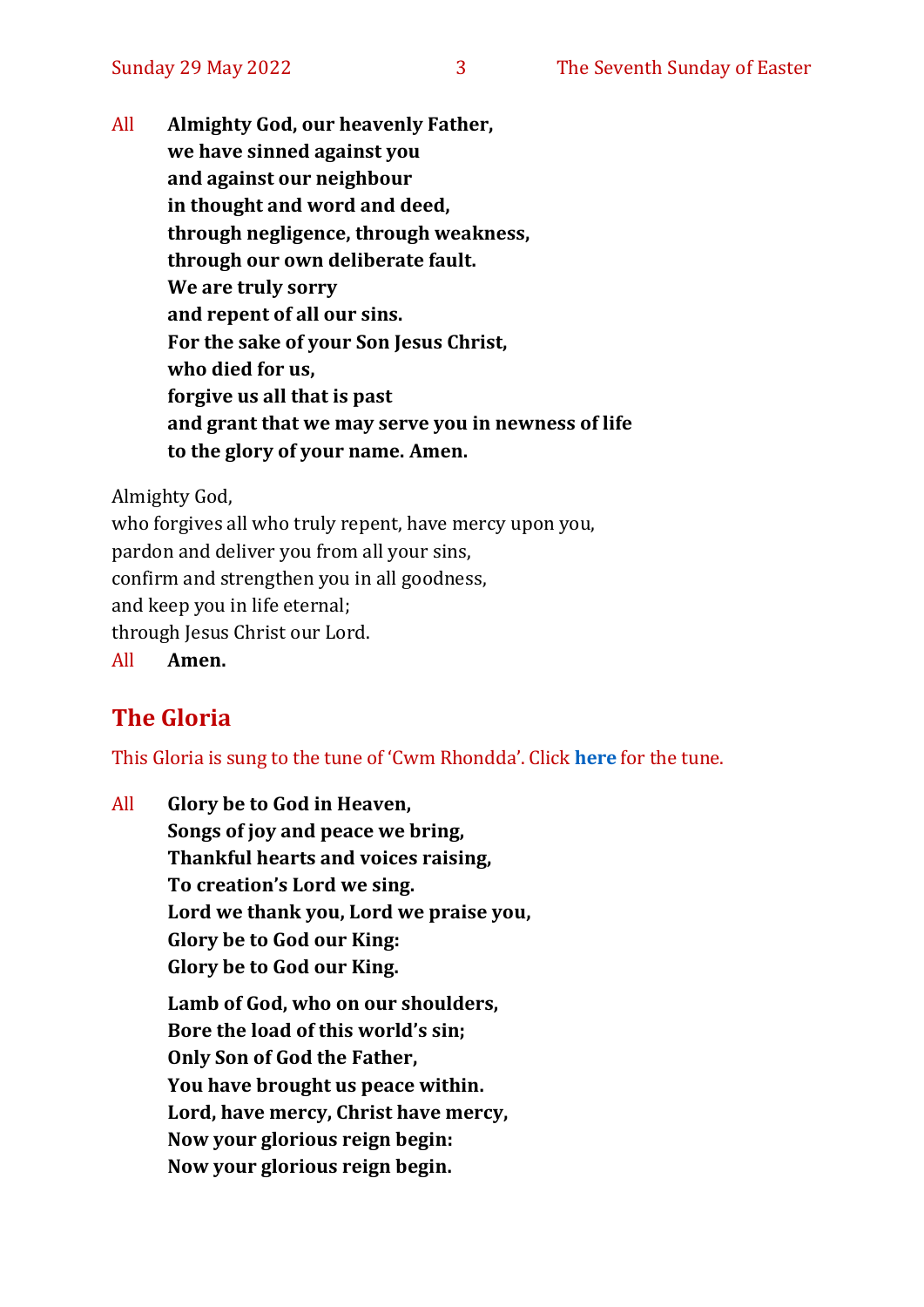**You O Son of God are Holy, You we praise with one accord. None in heav'n or earth is like you, Only you are Christ the Lord. With the Father and the Spirit, Ever worshipped and adored: Ever worshipped and adored.**

# **The Collect for the Seventh Sunday of Easter**

O God the King of glory, you have exalted your only Son Jesus Christ with great triumph to your kingdom in heaven: we beseech you, leave us not comfortless, but send your Holy Spirit to strengthen us and exalt us to the place where our Saviour Christ is gone before, who is alive and reigns with you, in the unity of the Holy Spirit, one God, now and for ever. All **Amen.**

# **First reading**

A reading from the Acts of the Apostles

One day, as we were going to the place of prayer, we [Paul and Silas] met a slave girl who had a spirit of divination and brought her owners a great deal of money by fortune-telling. While she followed Paul and us, she would cry out, 'These men are slaves of the Most High God, who proclaim to you a way of salvation.' She kept doing this for many days. But Paul, very much annoyed, turned and said to the spirit, 'I order you in the name of Jesus Christ to come out of her.' And it came out that very hour. But when her owners saw that their hope of making money was gone, they seized Paul and Silas and dragged them into the marketplace before the authorities. When they had brought them before the magistrates, they said, 'These men are disturbing our city; they are Jews and are advocating customs that are not lawful for us as Romans to adopt or observe.' The crowd joined in attacking them. The magistrates had them stripped of their clothing and ordered them to be beaten with rods. After they had given them a severe flogging, they threw them into prison and ordered the jailer to keep them securely. Following these instructions, he put them in the innermost cell and fastened their feet in the stocks.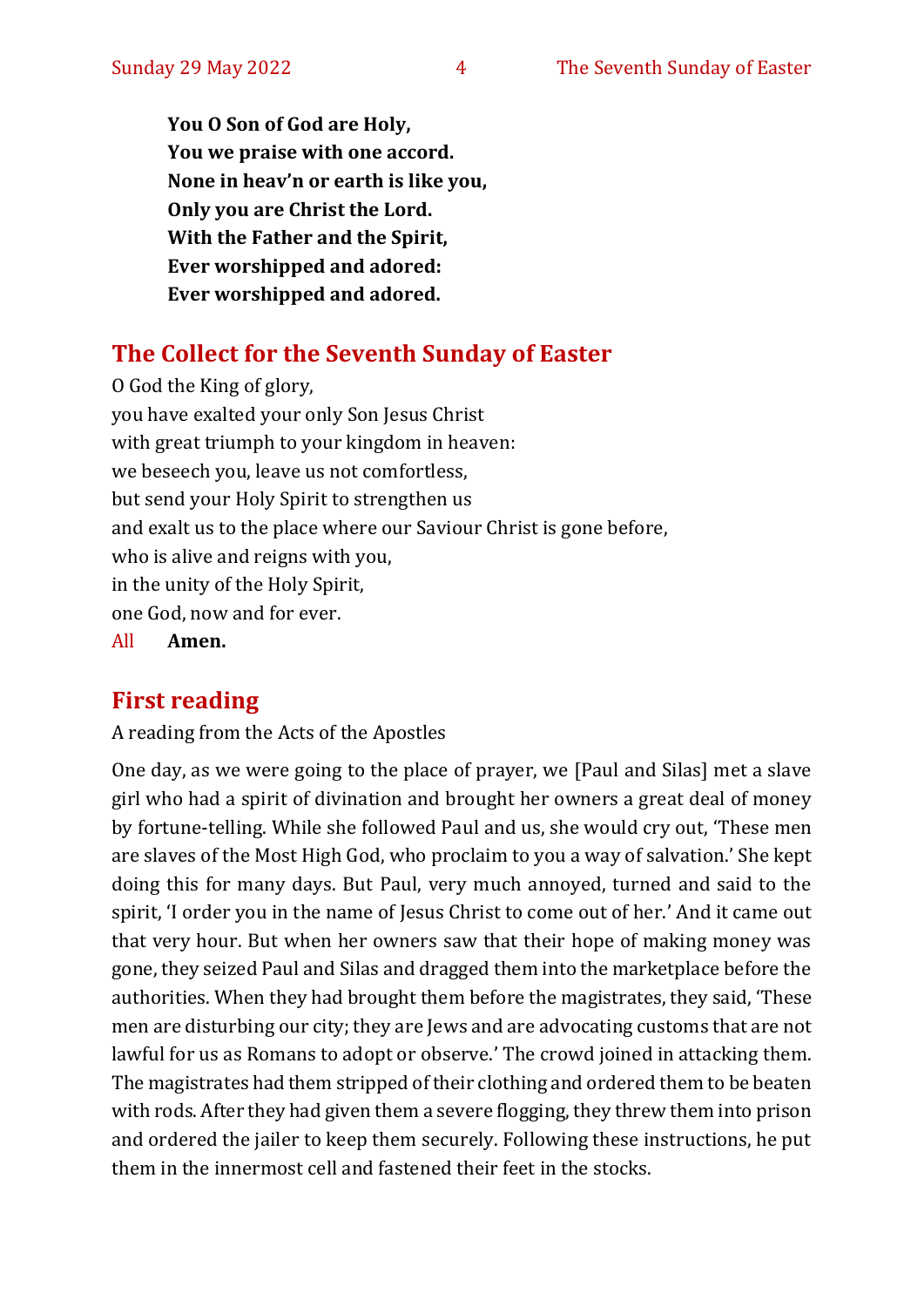About midnight Paul and Silas were praying and singing hymns to God, and the prisoners were listening to them. Suddenly there was an earthquake, so violent that the foundations of the prison were shaken; and immediately all the doors were opened and everyone's chains were unfastened. When the jailer woke up and saw the prison doors wide open, he drew his sword and was about to kill himself, since he supposed that the prisoners had escaped. But Paul shouted in a loud voice, 'Do not harm yourself, for we are all here.' The jailer called for lights, and rushing in, he fell down trembling before Paul and Silas. Then he brought them outside and said, 'Sirs, what must I do to be saved?' They answered, 'Believe on the Lord Jesus, and you will be saved, you and your household.' They spoke the word of the Lord to him and to all who were in his house. At the same hour of the night he took them and washed their wounds; then he and his entire family were baptised without delay. He brought them up into the house and set food before them; and he and his entire household rejoiced that he had become a believer in God. *Acts 16:16–34*

This is the Word of the Lord

All **Thanks be to God.**

## **Second reading**

A reading from the Revelation of St John the Divine

See, I am coming soon; my reward is with me, to repay according to everyone's work. I am the Alpha and the Omega, the first and the last, the beginning and the end.' Blessed are those who wash their robes, so that they will have the right to the tree of life and may enter the city by the gates. Outside are the dogs and sorcerers and fornicators and murderers and idolaters, and everyone who loves and practices falsehood. 'It is I, Jesus, who sent my angel to you with this testimony for the churches. I am the root and the descendant of David, the bright morning star.' The Spirit and the bride say, 'Come.' And let everyone who hears say, 'Come.' And let everyone who is thirsty come. Let anyone who wishes take the water of life as a gift. I warn everyone who hears the words of the prophecy of this book: if anyone adds to them, God will add to that person the plagues described in this book; if anyone takes away from the words of the book of this prophecy, God will take away that person's share in the tree of life and in the holy city, which are described in this book.

The one who testifies to these things says, 'Surely I am coming soon.' Amen. Come, Lord Jesus! The grace of the Lord Jesus be with all the saints. Amen. *Revelation 22:12–21*

This is the Word of the Lord

All **Thanks be to God.**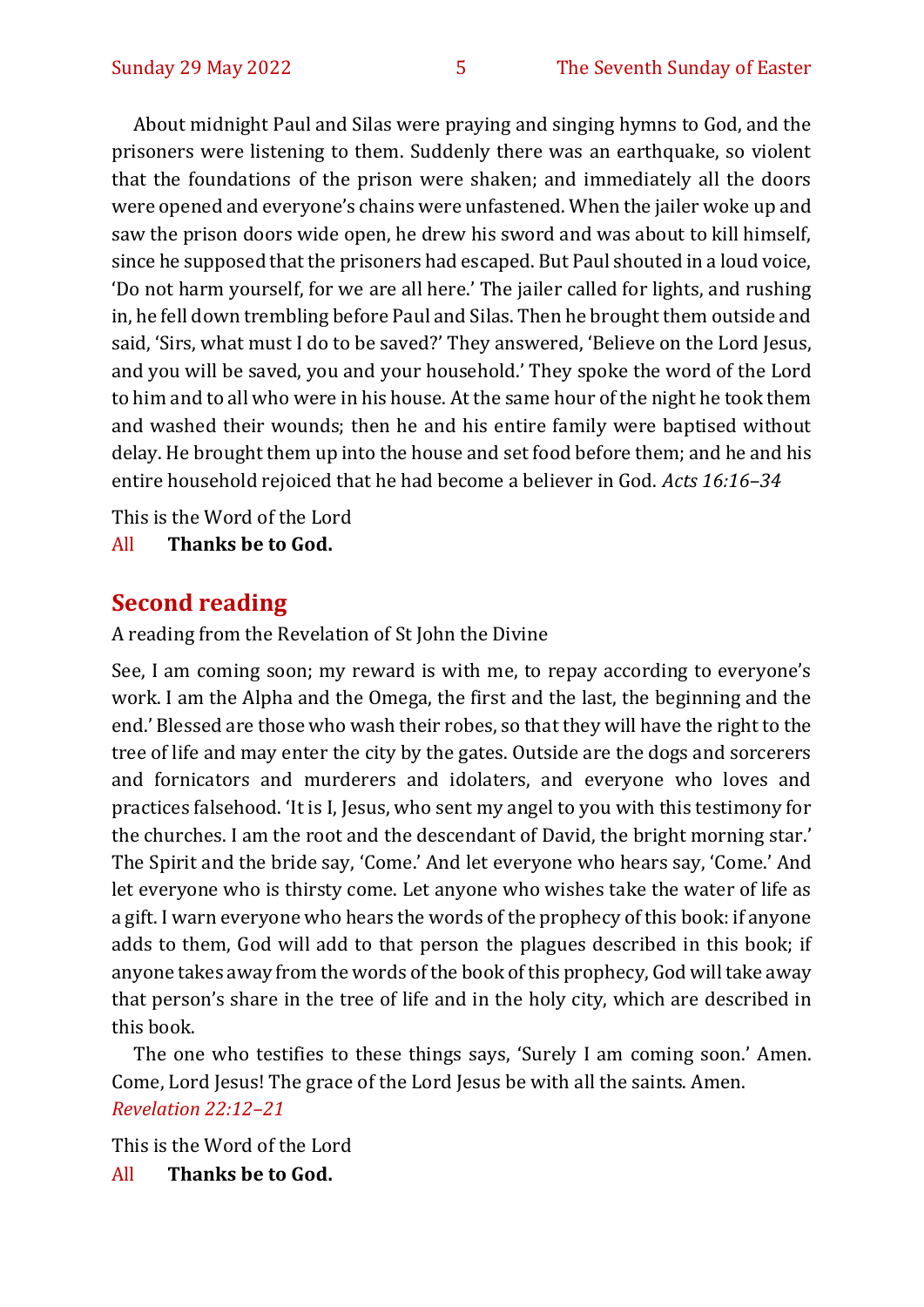HYMN 2 **[Kyrie eleison](https://www.youtube.com/watch?v=b8WdyJHLUgg)** (please click on this link to hear the hymn) **[Kyrie eleison](https://www.youtube.com/watch?v=mAZC4oe9VM0)** (Russian version) **[Kyrie eleison](https://www.youtube.com/watch?v=TufmraHIh14)** (Plain chant) **[Kyrie eleison](https://www.youtube.com/watch?v=YDRkTKvM1aw)** (modern version)

# **Gospel reading**

Hear the Gospel of our Lord Jesus Christ according to John

#### All **Glory to you O Lord.**

Jesus said, 'I ask not only on behalf of these, but also on behalf of those who will believe in me through their word, that they may all be one. As you, Father, are in me and I am in you, may they also be in us, so that the world may believe that you have sent me. The glory that you have given me I have given them, so that they may be one, as we are one, I in them and you in me, that they may become completely one, so that the world may know that you have sent me and have loved them even as you have loved me.

'Father, I desire that those also, whom you have given me, may be with me where I am, to see my glory, which you have given me because you loved me before the foundation of the world. 'Righteous Father, the world does not know you, but I know you; and these know that you have sent me. I made your name known to them, and I will make it known, so that the love with which you have loved me may be in them, and I in them.' *John 17:20–26*

This is the Gospel of the Lord

All **Praise to you O Christ.** 

#### **Sermon**

Jesus is praying to the Father. It is the night of the Last Supper. Jesus has shared a meal with his disciples, washed their feet, given them a new commandment to love as he loves, and told them of his leaving.

Now he prays. In today's gospel we overhear a portion of his prayer to the Father. He prays for us. Three times he asks our Father that we would all become one as he and the Father are one.

If Jesus is praying for our oneness, then he is also recognising and rejecting the boundaries and differences that can so often divide us. There are divisions within us ourselves, our families, our churches, and our nations. We live in a world full of divisions—male or female; rich or poor; gay or straight; black or white; Christian or Muslim; conservative or labour; young or old; heaven or earth; divine or human; sinner or saved. Some are obvious and some are known to God alone. We could go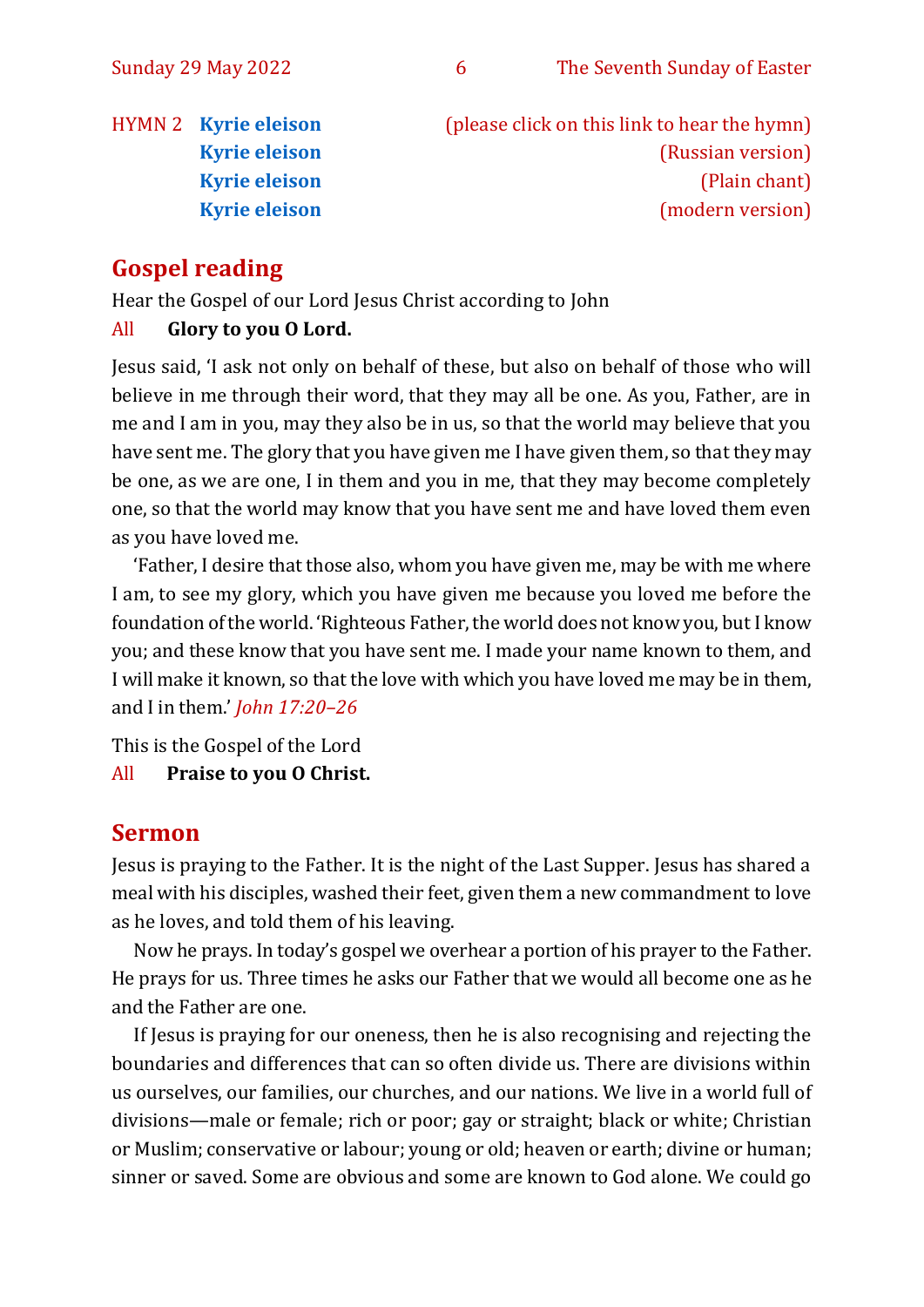on and on and on, listing the boundaries that are placed around us or we are placed in. They are not just divisions they have become oppositions. These divisions exist not only out there in the world but first and foremost in the human heart. We can sometimes project onto the world our fragmented lives.

For every boundary we establish there is a human being. Ultimately, boundaries and differences are not about issues. They are about real people, who have names, lives, families, joys, sorrows, fears and needs just like we do. I think we sometimes can forget this or simply chose to ignore or turn a blind eye to it. It is easier to deal with an issue than a real person.

Whether or not we admit it the boundaries we establish and enforce are usually done in such a way as to favour us; to make us feel ok, to reassure us that we are right and in control, chosen and desired, seen and recognised, approved of, and accepted. For me to win someone else must lose, for me to be included someone must be left out otherwise winning and being included mean nothing.

Society as a whole, often tries to deal with the boundaries and differences that divide us by writing agreements, treaties, or laws that govern how we will get along with each other and behave in the midst of our differences. But that is not Jesus' prayer.

Jesus does not pray for our tolerance, our getting along, or just being nice to each other. He does not even pray that our differences would be eliminated. Instead, he prays for our oneness. He prays that we would be one as he and the Father are one so that our oneness would be the revelation of God's presence to the world. Oneness in the midst of difference becomes a sacramental presence of God's life in the world.

That does not mean, however, that we lose our identity or individuality. Jesus does not stop being Jesus and the Father stop being the Father because they are one. Oneness is less about numbers and quantity and more about qualities. Jesus and the Father are one because they love and give themselves to each other. Oneness is a quality of life—God's life. Jesus' prayer for oneness is ultimately that we would be and live like God.

Being one is not the same as being uniform or monochrome, oneness is not about eliminating differences.

It is about love. Love is the only thing that can ever overcomes division. Over and over Jesus tells us that.

- Love God.
- Love your neighbour.
- Love yourself.
- Love your enemy.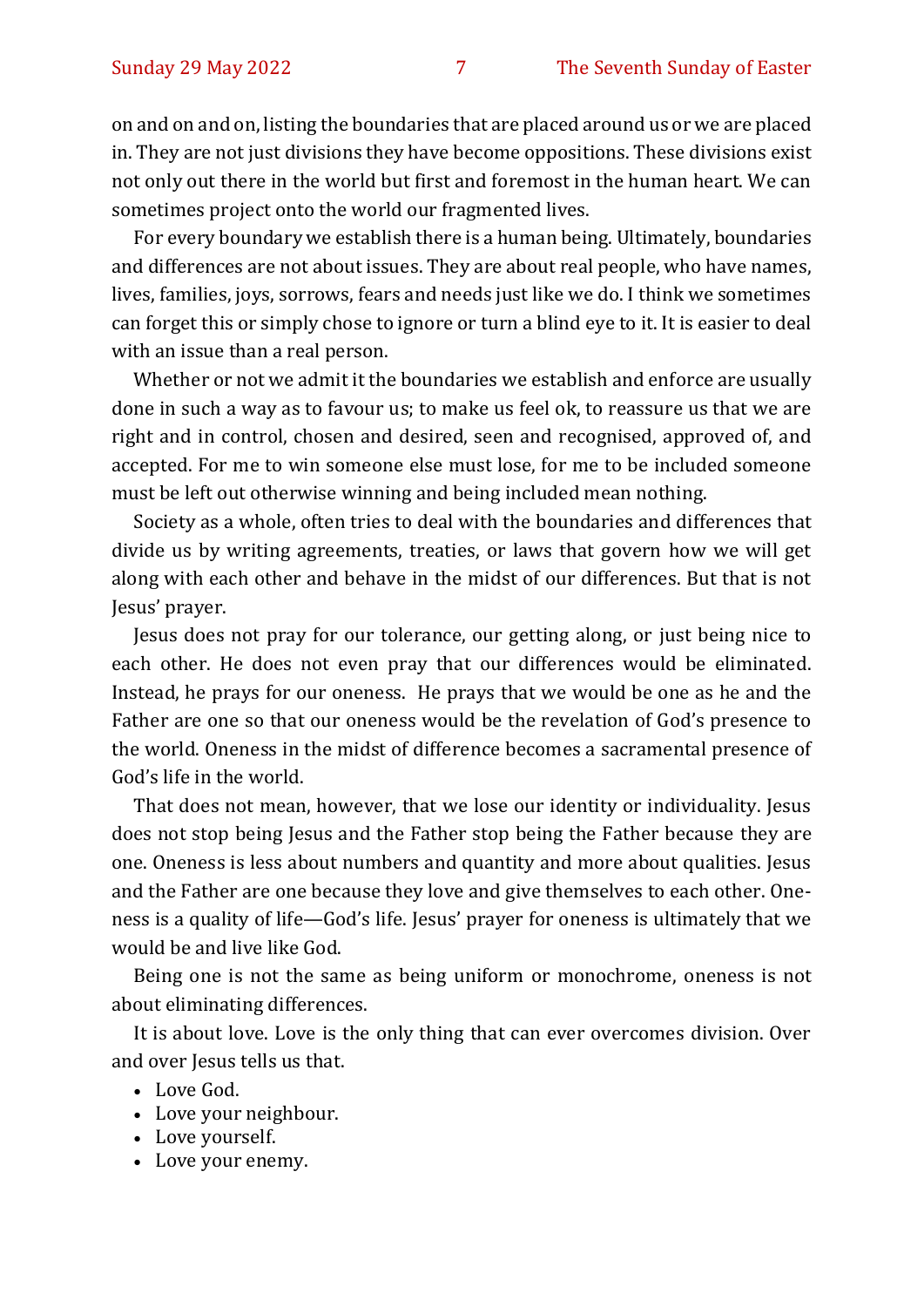Our love for God, neighbour, self, and enemy reveals our oneness, and the measure of our oneness, our God-likeness, is love. In love there may be differences but there is no division.

God's love knows no boundaries. God loves male and female, rich and poor, gay and straight, black and white. God loves Christian and Muslim, Conservative and Labour, educated and uneducated. God loves young and old, heaven and earth, divine and human. God loves sinner and saved. All are loved fully, completely, and uniquely as each needs.

God does not even draw boundaries between Jesus and us. If we think God loves Jesus more than anyone else, we have missed the point of the Gospel. God loves you the same as he loves Jesus. God loves your neighbour, the same as he loves Jesus. God loves your enemy, the same as he loves Jesus. If that is how God loves how can we do anything less and still call ourselves Christians?

For far too long we have dealt with each other through our boundaries, differences, and divisions. You only look at the world, read the newspaper, or watch the news. When we deal with others through our divisions we label, do violence, and hunker down to defend our position and convert them to ours. There is no oneness in that.

Jesus is praying to the Father, you and I will in part be the ones to answer Jesus' prayer.

We answer his prayer every time we choose how to love, who to love, where to love. It is time we answer Jesus' prayer and deal with one another in love. So, I wonder, who are the boundaries that await our love?

#### **The Creed**

Do you believe and trust in God the Father, the source of all being and life, the one for whom we exist?

#### All **We believe and trust in him.**

Do you believe and trust in God the Son, who took our human nature, died for us and rose again? All **We believe and trust in him.**

Do you believe and trust in God the Holy Spirit, who gives life to the people of God and makes Christ known in the world?

All **We believe and trust in him.**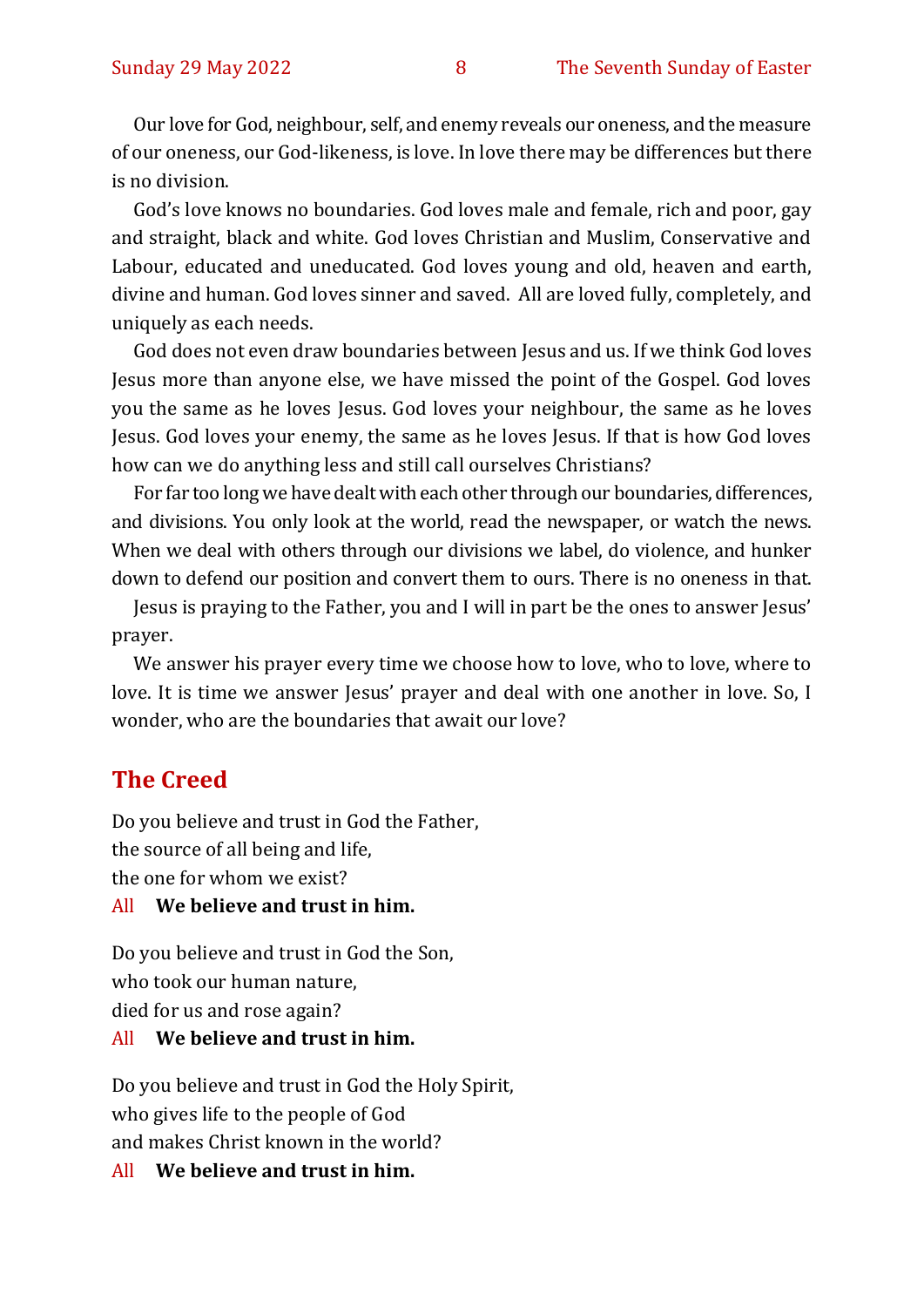This is the faith of the Church.

All **This is our faith. We believe and trust in one God, Father, Son and Holy Spirit. Amen.**

# **Prayers of intercession**

Let us pray to the Lord, who calls us to be one in him, and one with him.

Lord, grant to your Church the unity that your son prayed for on our behalf. Bathe the Church in the fire and light of your glory and burn away the dross of our lives as we strive to be made one with you, and one with each other. Kindle in us your love that our lives may reflect your glory to the world and your light and life may be revealed to all people.

Lord, set our hearts on fire with love for you

#### All **in your mercy, hear our prayer.**

We pray for the leaders of the nations, that they may serve with integrity and justice. May our leaders recognise that you are the ultimate source of their gifts, their positions and their power. And may they strive to prove worthy of the trust and confidence which has been placed in them. We praise you for the glories of nature, and the world that you have made which still holds so many wonders for those who take the time to look around them.

Lord, set our hearts on fire with love for you

#### All **in your mercy, hear our prayer.**

Lord, who has made us one community in Christ, may the glory of your presence transform our lives. When we feel discouraged or dispirited by events in our neighbourhood, may we all be suffused by your Holy Spirit and transformed by your grace. Help us to find the green shoots of regeneration, and then to water and weed them so they may come to fruition in your service.

Lord, set our hearts on fire with love for you

#### All **in your mercy, hear our prayer.**

Lord, we pray for all those who are weak or discouraged, ill or simply weary. We have confidence that you will support them and us all the day long of this troublous life, until the shadows lengthen, the evening comes, and our work in this busy world is done.

Lord, set our hearts on fire with love for you

#### All **in your mercy, hear our prayer.**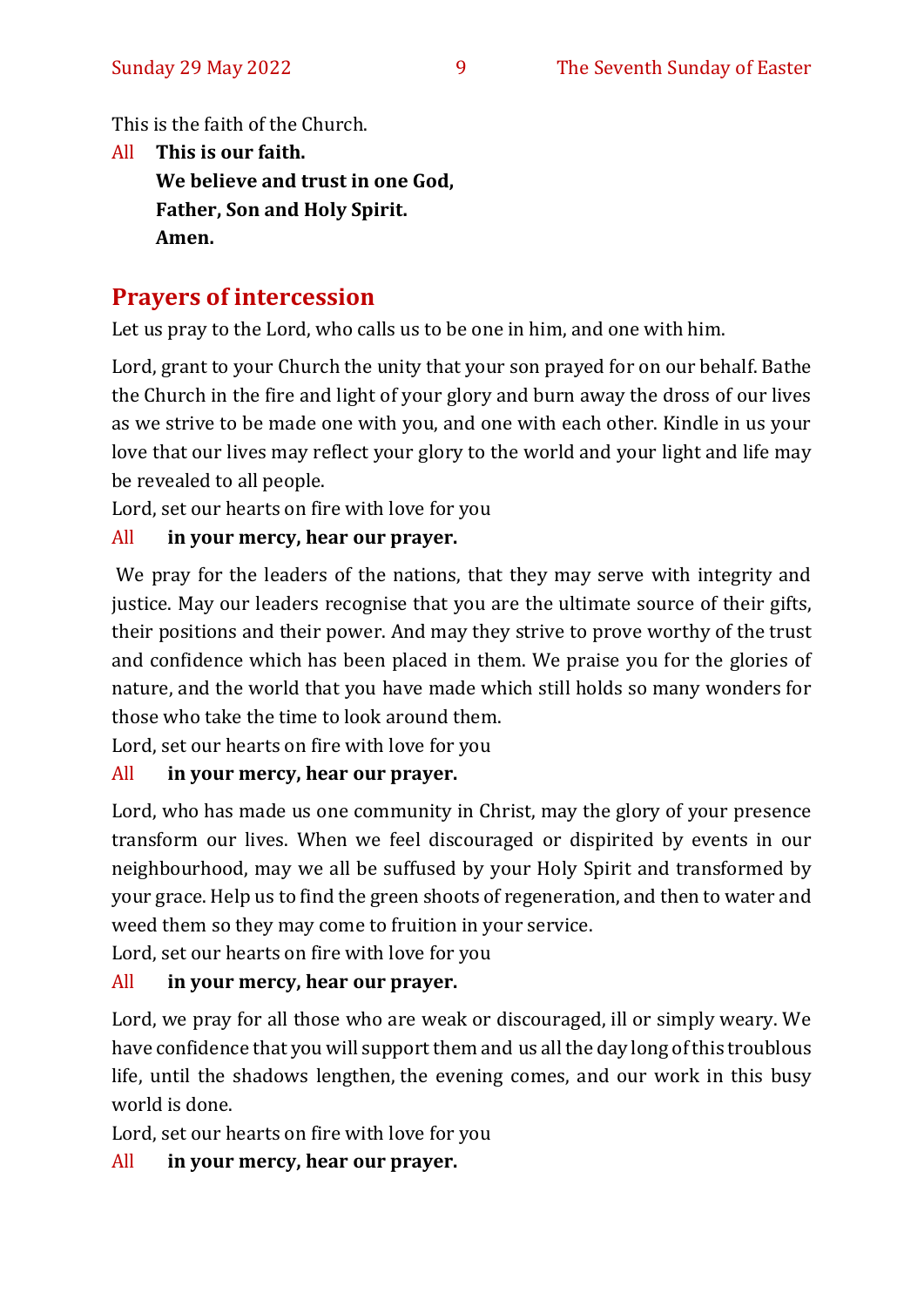Lord, when the fever of life is over, in your mercy grant us safe lodging, a holy rest, and peace at the last. We pray for all who have passed through death into life eternal and union with you. We pray through the grace of your son, Jesus Christ, who is alive and reigns with you in glory.

Lord, set our hearts on fire with love for you

#### All **in your mercy, hear our prayer.**

Merciful Father,

All **accept these prayers for the sake of your Son, our Saviour Jesus Christ. Amen.**

#### **The peace**

The risen Christ came and stood among his disciples and said, 'Peace be with you.' Then were they glad when they saw the Lord. Alleluia.

The peace of the Lord be always with you,

All **And also with you.**

| <b>HYMN 3 Peace to you</b>         |  | (please click on this link to hear the hymn) |
|------------------------------------|--|----------------------------------------------|
| <b>Come Jesus, prince of peace</b> |  | (click on this link to hear the hymn)        |
| Make me a channel of your peace    |  | (click here)                                 |

The liturgy of the Communion Service appears below

# The Dismissal

| <b>HYMN 4 Lord, for the years</b> | (please click on this link to hear the hymn) |
|-----------------------------------|----------------------------------------------|
| Lord, for the years               | (more modern version)                        |
| Lord, for the years               | (instrumental)                               |

May the peace of God which passes all understanding keep your hearts and minds in the knowledge and love of God, and o his Son Jesus Christ our Lord; and the blessing of God the Almighty, the Father, the Son and the Holy Spirit be among you now and remain with you always. Go in peace to love and serve the Lord. All **In the name of Christ. Amen.**

Alleluia, Christ is risen!

All **He is risen indeed! Alleluia!**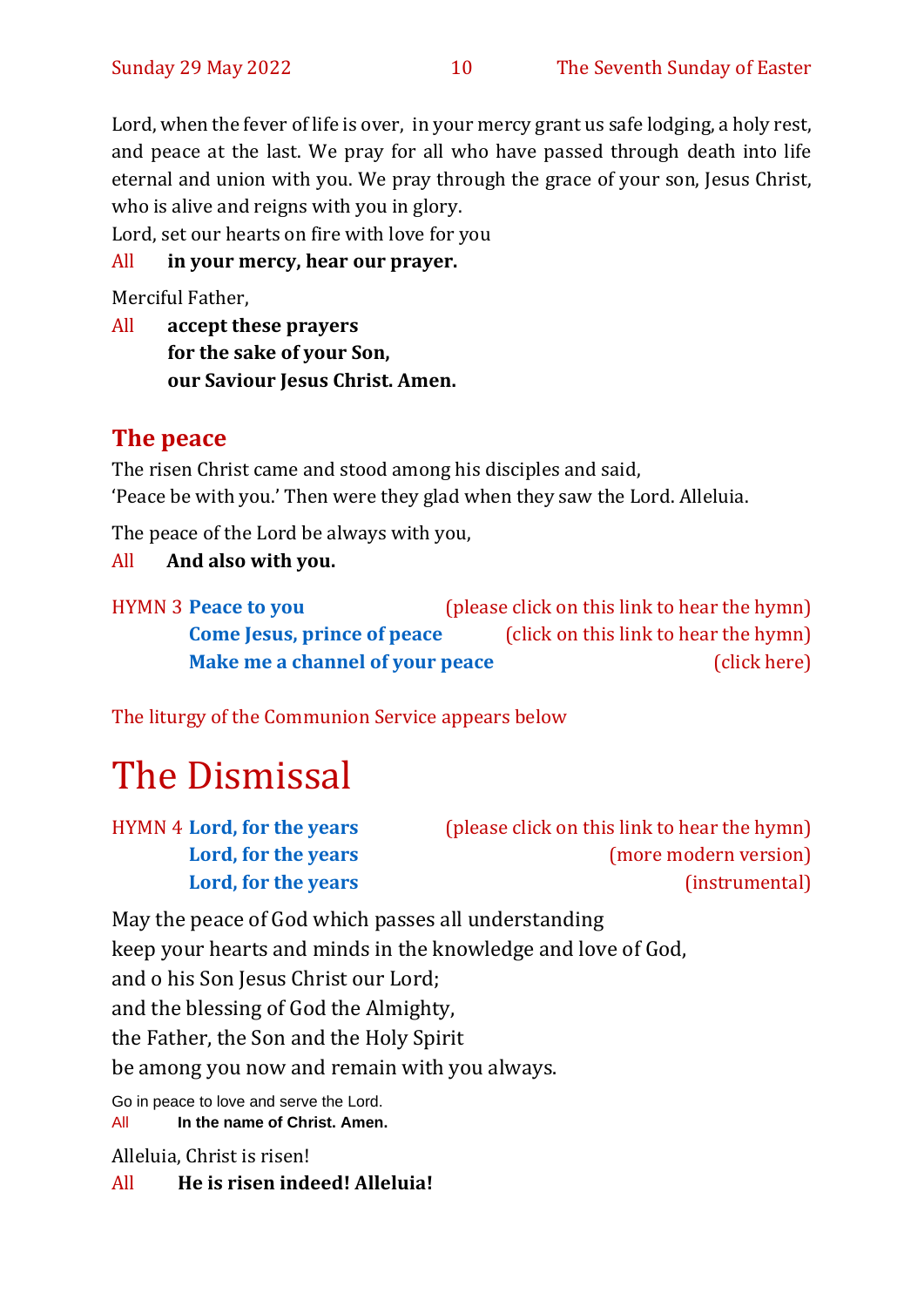# The Liturgy of the Sacrament

# Eucharistic Prayer (prayer E)

The Lord be with you

#### All **and also with you.**

Lift up your hearts.

#### All **We lift them to the Lord.**

Let us give thanks to the Lord our God.

#### All **It is right to give thanks and praise.**

Father, you made the world and love your creation. You gave your Son Jesus Christ to be our Saviour. His dying and rising have set us free from sin and death. And so we gladly thank you, with saints and angels praising you, and saying,

All **Holy, holy, holy Lord, God of power and might, heaven and earth are full of your glory. Hosanna in the highest. Blessed is he who comes in the name of the Lord. Hosanna in the highest.**

We praise and bless you, loving Father, through Jesus Christ, our Lord; and as we obey his command, send your Holy Spirit, that broken bread and wine outpoured may be for us the body and blood of your dear Son.

On the night before he died he had supper with his friends and, taking bread, he praised you. He broke the bread, gave it to them and said: Take, eat; this is my body which is given for you; do this in remembrance of me.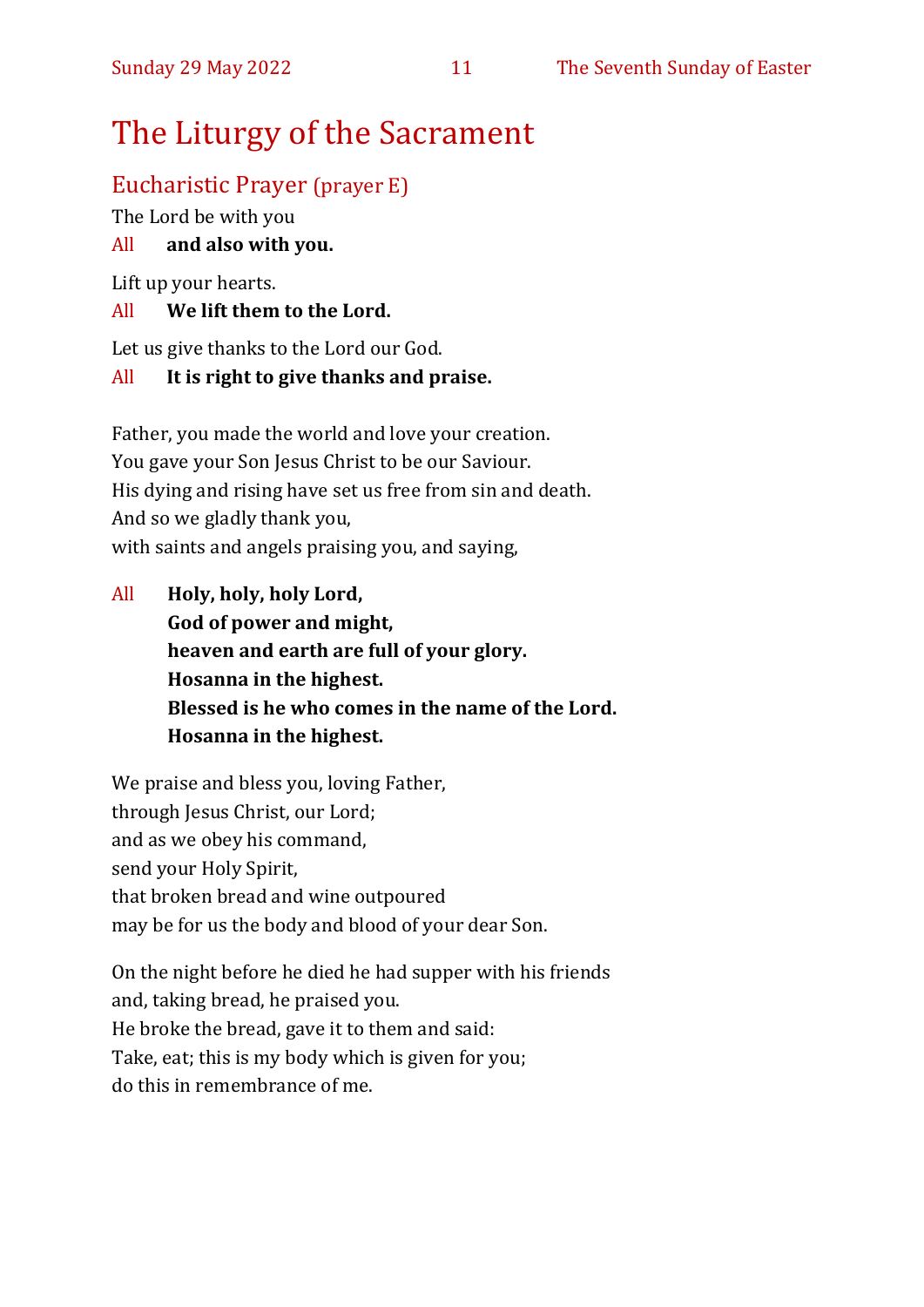When supper was ended he took the cup of wine. Again he praised you, gave it to them and said: Drink this, all of you; this is my blood of the new covenant, which is shed for you and for many for the forgiveness of sins. Do this, as often as you drink it, in remembrance of me.

So, Father, we remember all that Jesus did, in him we plead with confidence his sacrifice made once for all upon the cross.

Bringing before you the bread of life and cup of salvation, we proclaim his death and resurrection until he comes in glory.

Great is the mystery of faith:

# All **Christ has died. Christ is risen. Christ will come again.**

Lord of all life, help us to work together for that day when your kingdom comes and justice and mercy will be seen in all the earth.

Look with favour on your people, gather us in your loving arms and bring us with all the saints to feast at your table in heaven.

Through Christ, and with Christ, and in Christ, in the unity of the Holy Spirit, all honour and glory are yours, O loving Father, for ever and ever.

All **Amen.**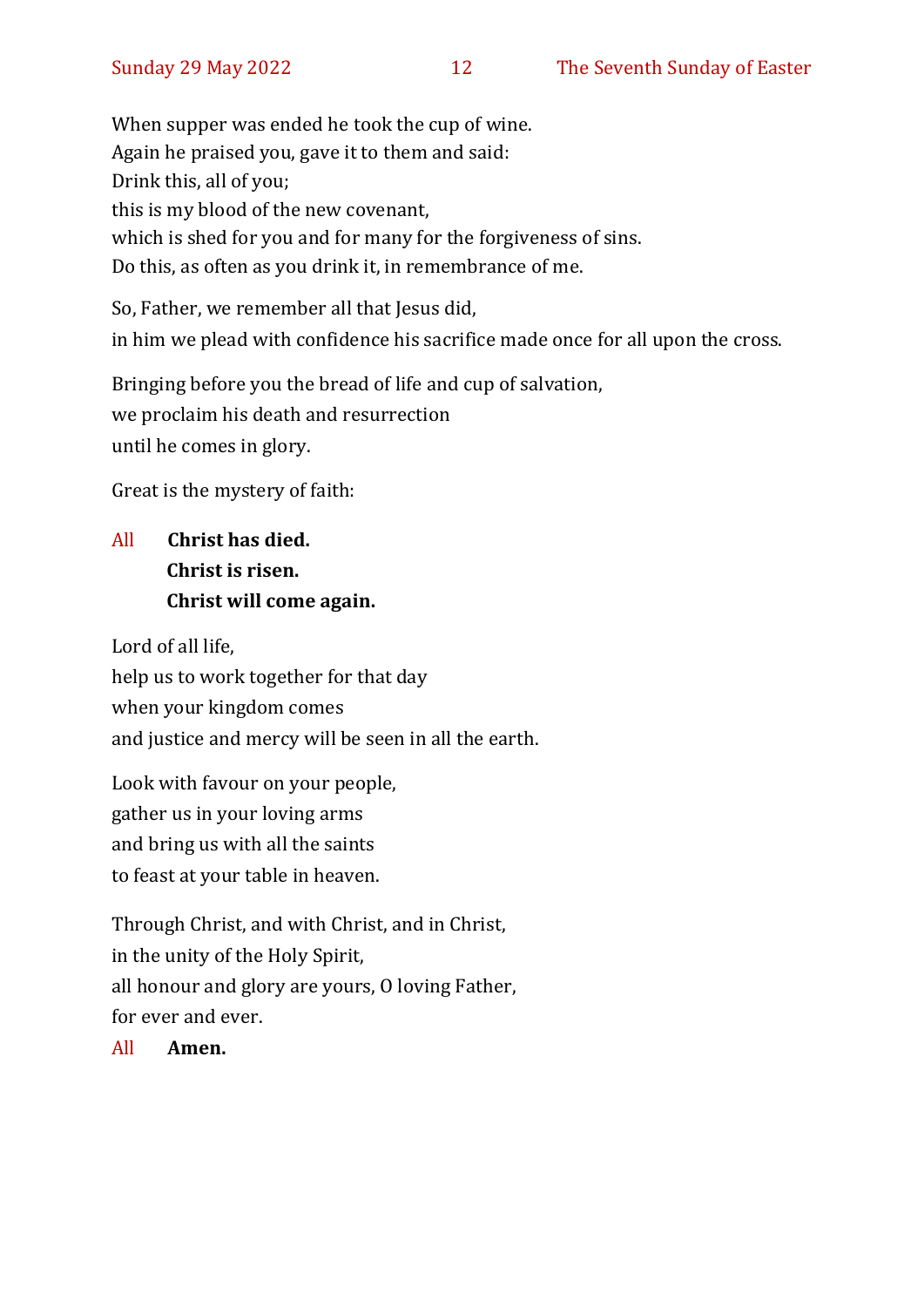#### **The Lord's Prayer**

As our Saviour taught us, so we pray

All **Our Father in heaven, hallowed be your name, your kingdom come, your will be done, on earth as in heaven. Give us today our daily bread. Forgive us our sins as we forgive those who sin against us. Lead us not into temptation but deliver us from evil. For the kingdom, the power,** 

**and the glory are yours now and for ever. Amen.**

## **Breaking of the Bread**

We break this bread to share in the body of Christ.

- All **Though we are many, we are one body, because we all share in one bread.**
- All **Lamb of God,**

**you take away the sin of the world, have mercy on us.**

**Lamb of God, you take away the sin of the world, have mercy on us.**

**Lamb of God, you take away the sin of the world, grant us peace.**

Draw near with faith.

Receive the body of our Lord Jesus Christ which he gave for you, and his blood which he shed for you. Eat and drink in remembrance that he died for you, and feed on him in your hearts by faith with thanksgiving.